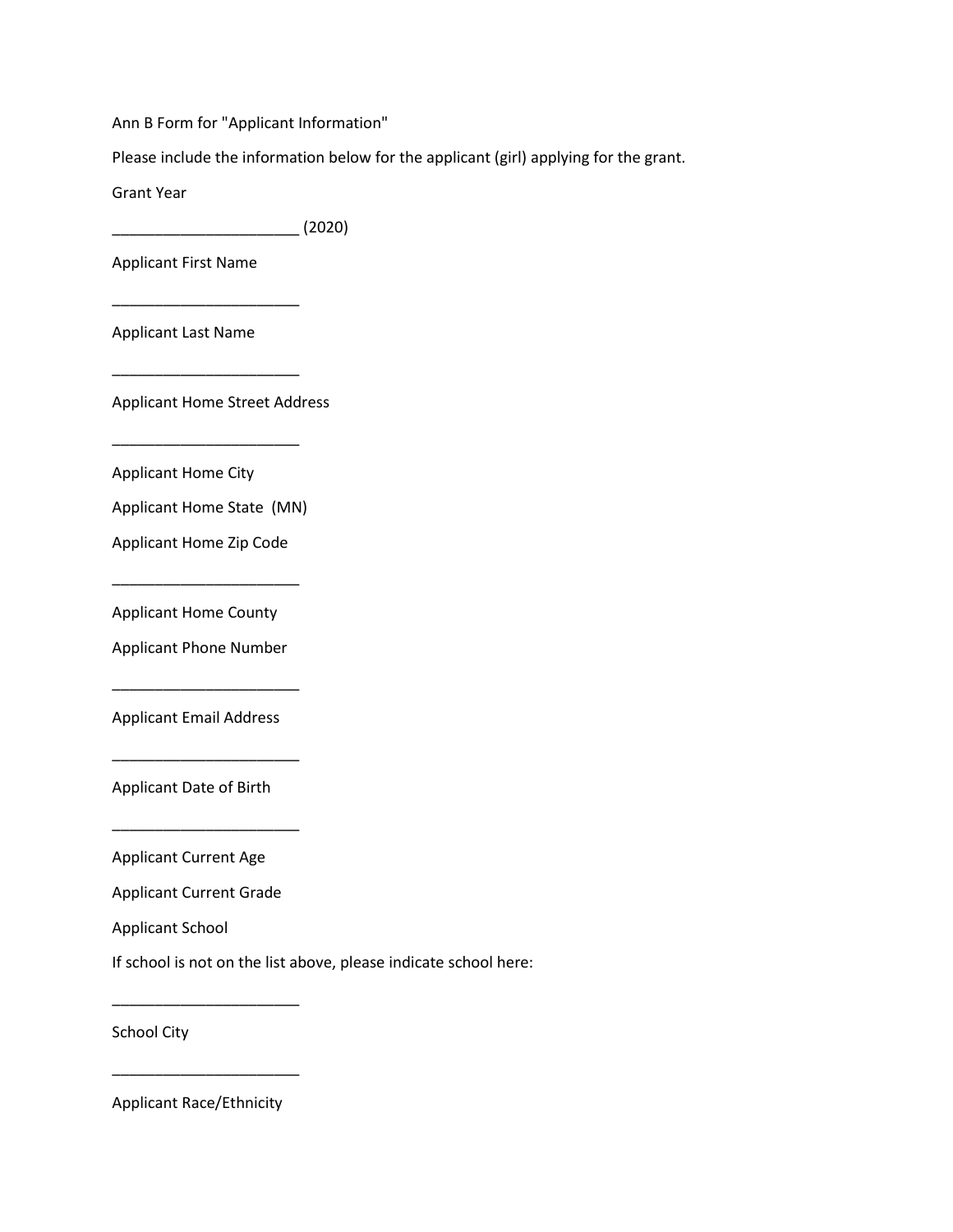| You may select more than one response. |  |
|----------------------------------------|--|
|----------------------------------------|--|

- □ American Indian or Alaska Native
- □ Asian
- □ Black or African American
- □ Hispanic
- □ Native Hawaiian or Other Pacific Islander
- □ White
- □ Choose not to share
- $\Box$  Other  $\Box$
- How did you hear about this grant opportunity?
- ABF E-Newsletter
- ABF Staff Member
- ABF Website
- Coach/Group Leader
- Former Grant Recipient
- Friend/Family
- Online Search
- School/Teacher
- Social Media
- Television/Radio
- Other, please specify... \_\_\_\_\_\_\_\_\_\_\_\_\_\_\_\_\_\_\_\_\_\_\_\_\_\_

If you were referred by someone or by another organization, would you please provide the organization's name and/or the individual's name

# Parent and Guardian Information

Parent/Guardian First Name

Parent/Guardian Last Name

\_\_\_\_\_\_\_\_\_\_\_\_\_\_\_\_\_\_\_\_\_\_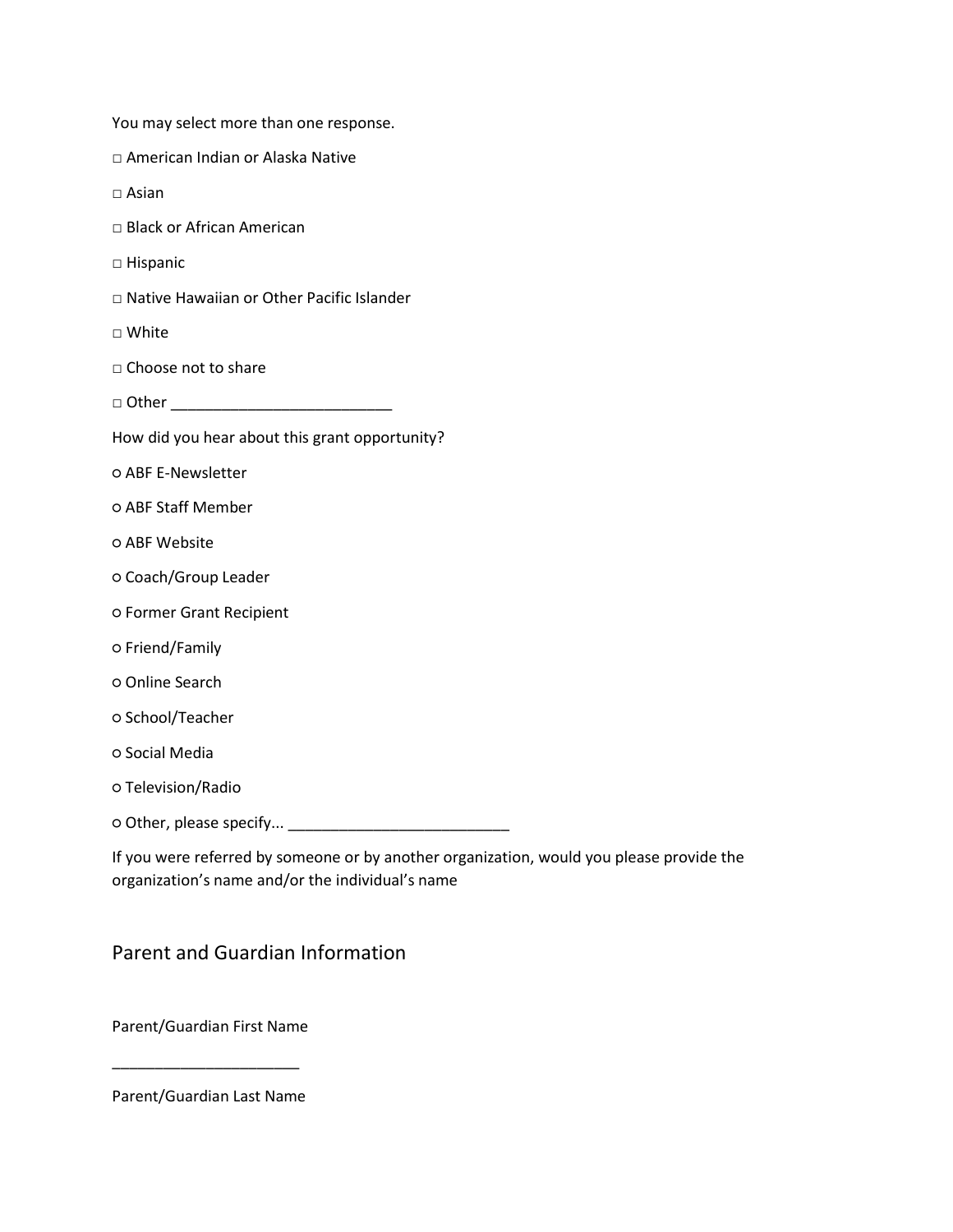Parent/Guardian Home Street Address

Parent/Guardian Home City

\_\_\_\_\_\_\_\_\_\_\_\_\_\_\_\_\_\_\_\_\_\_

\_\_\_\_\_\_\_\_\_\_\_\_\_\_\_\_\_\_\_\_\_\_

\_\_\_\_\_\_\_\_\_\_\_\_\_\_\_\_\_\_\_\_\_\_

Parent/Guardian Home City if not Minnesota

Home County (if home address is MN)

Parent/Guardian Home State (MN)

Parent/Guardian Home Zip Code

Parent/Guardian Email Address

\_\_\_\_\_\_\_\_\_\_\_\_\_\_\_\_\_\_\_\_\_\_

\_\_\_\_\_\_\_\_\_\_\_\_\_\_\_\_\_\_\_\_\_\_

Parent/Guardian Phone Number

#### Mentor Information

Form for "Mentor Information"

Reminder: An ABF grant mentor cannot be a family member (parent, guardian, brother, sister, aunt,

uncle, grandmother, grandfather), the activity provider, or an employee of the activity provider.

Mentor First Name

Mentor Last Name

Mentor Home Street Address

\_\_\_\_\_\_\_\_\_\_\_\_\_\_\_\_\_\_\_\_\_\_

\_\_\_\_\_\_\_\_\_\_\_\_\_\_\_\_\_\_\_\_\_\_

\_\_\_\_\_\_\_\_\_\_\_\_\_\_\_\_\_\_\_\_\_\_

\_\_\_\_\_\_\_\_\_\_\_\_\_\_\_\_\_\_\_\_\_\_

Mentor Home City

Mentor Home City if not Minnesota

Home County if home address is MN

Mentor Home State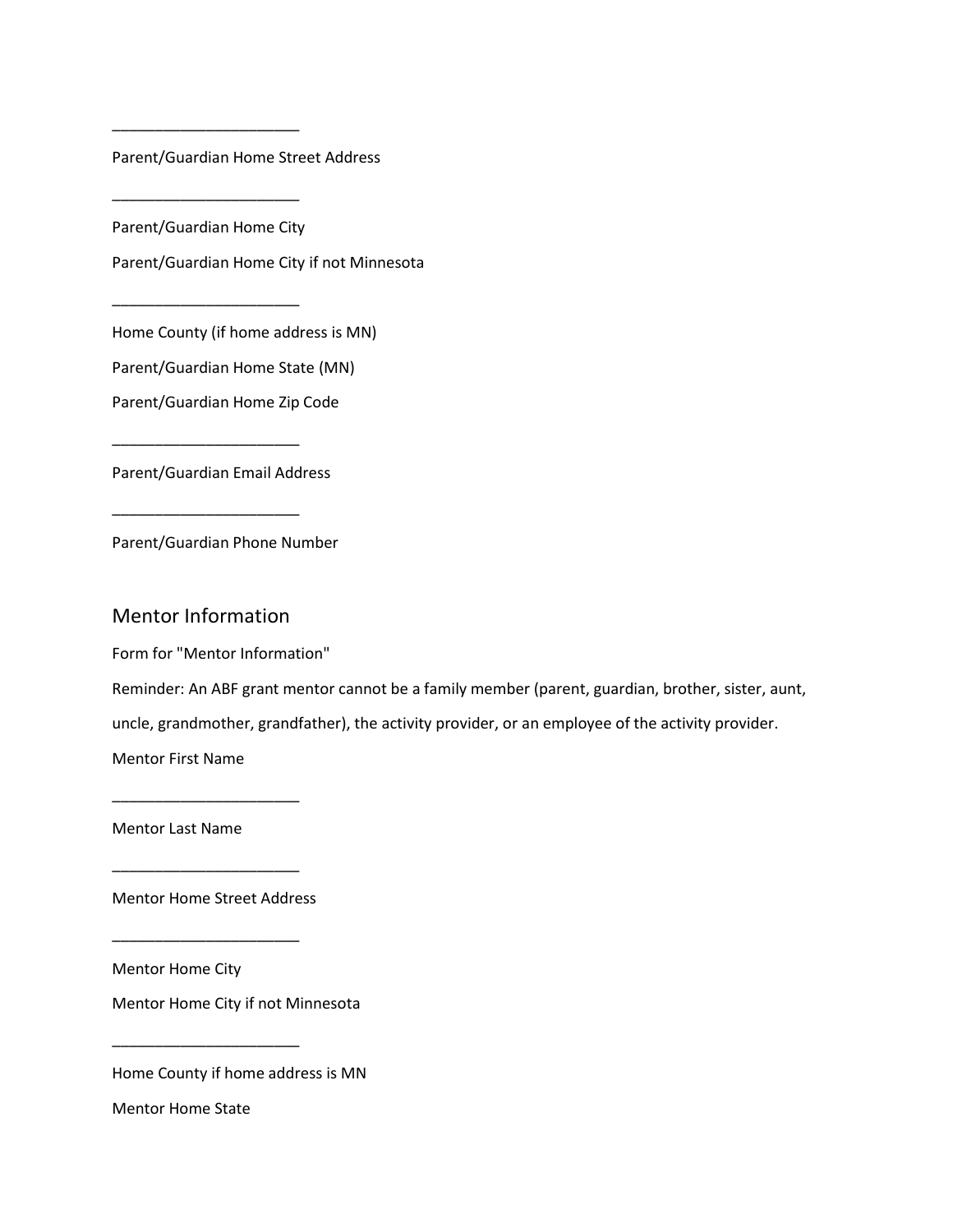Mentor Home Zip Code

\_\_\_\_\_\_\_\_\_\_\_\_\_\_\_\_\_\_\_\_\_\_

Mentor Email Address

Will be used for grant notification email

Mentor Phone Number

\_\_\_\_\_\_\_\_\_\_\_\_\_\_\_\_\_\_\_\_\_\_

\_\_\_\_\_\_\_\_\_\_\_\_\_\_\_\_\_\_\_\_\_\_

Mentor relationship to mentee

## Grant Activity Information

Grant Activity Description (5 words or less)

Grant Request Amount (\$500 maximum)

Grant Request Itemized Budget

\_\_\_\_\_\_\_\_\_\_\_\_\_\_\_\_\_\_\_\_\_\_

\_\_\_\_\_\_\_\_\_\_\_\_\_\_\_\_\_\_\_\_\_\_

Please include a cost breakdown of how the \$500 will be allocated including any equipment or technology costs. Must include an activity + equipment. If the activity is free of charge, but requires technology or equipment, we encourage girls to apply. Technology expenses will be reimbursed after a receipt is provided.

Total Cost of Activity

\_\_\_\_\_\_\_\_\_\_\_\_\_\_\_\_\_\_\_\_\_\_

Type of Activity

□ Arts/Music

□ Culture/Language

□ Horse Riding

□ Leadership/Education

 $\sqcap$  STEM

□ Travel

□ Dance/Ballet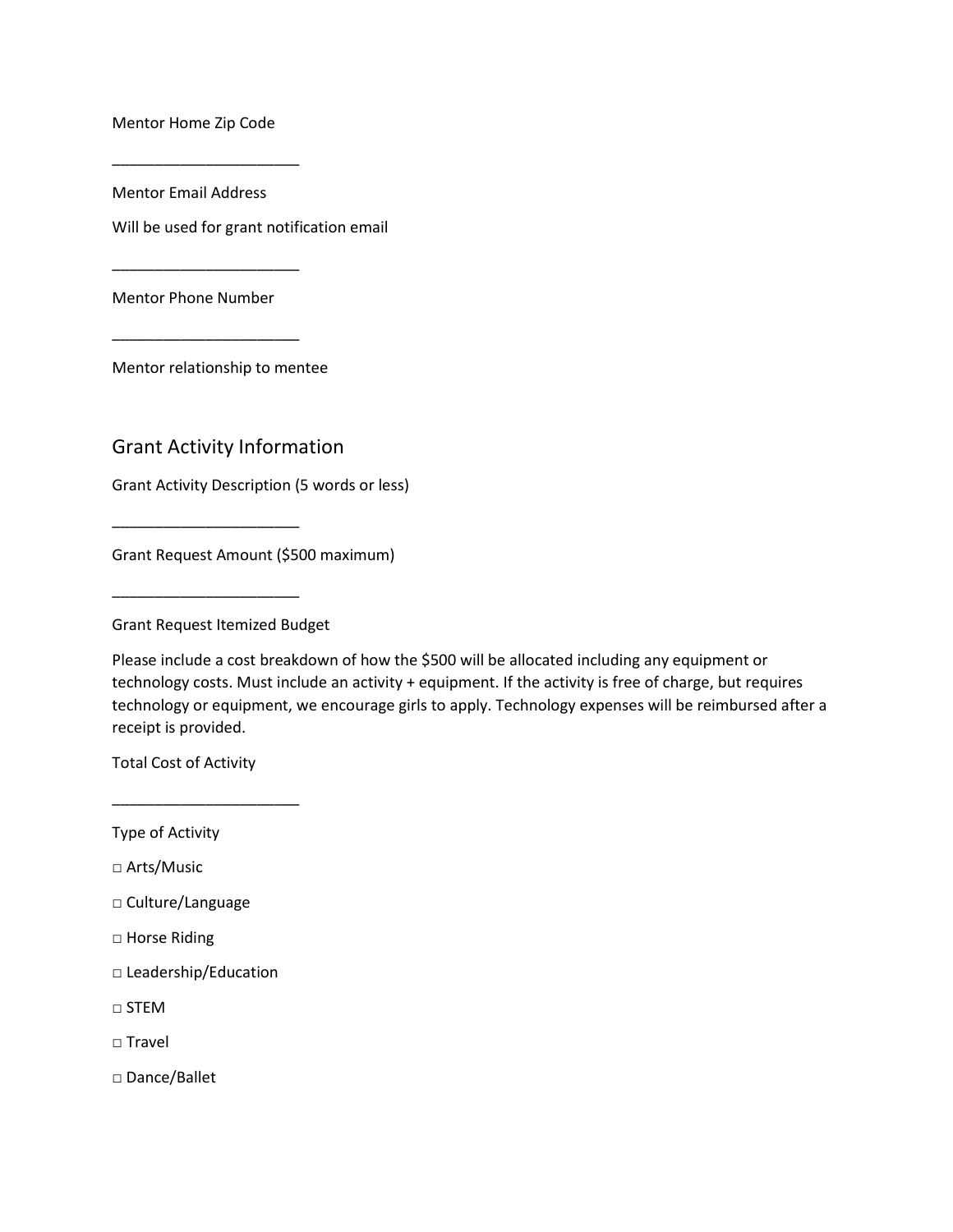□ Basketball

□ Cheerleading

□ Cross Country/Track

□ Figure Skating/Hockey

□ Gymnastics

□ Outdoors

□ Soccer

□ Softball

□ Volleyball

□ Sports: Other

□ Sports: Other, please specify... \_\_\_\_\_\_\_\_\_\_\_\_\_\_\_\_\_\_\_\_\_\_\_\_\_\_

□ Other, please specify... \_\_\_\_\_\_\_\_\_\_\_\_\_\_\_\_\_\_\_\_\_\_\_\_\_\_

Activity Start Date (approximate)

Activity should begin on or after December 7, 2020.

Activity End Date (approximate)

\_\_\_\_\_\_\_\_\_\_\_\_\_\_\_\_\_\_\_\_\_\_

\_\_\_\_\_\_\_\_\_\_\_\_\_\_\_\_\_\_\_\_\_\_

\_\_\_\_\_\_\_\_\_\_\_\_\_\_\_\_\_\_\_\_\_\_

\_\_\_\_\_\_\_\_\_\_\_\_\_\_\_\_\_\_\_\_\_\_

\_\_\_\_\_\_\_\_\_\_\_\_\_\_\_\_\_\_\_\_\_\_

\_\_\_\_\_\_\_\_\_\_\_\_\_\_\_\_\_\_\_\_\_\_

Activity must be complete on or before August 30, 2021.

Activity Provider Name (as would be written on the check)

Activity Provider Contact Name (first and last)

Activity Provider Street Address (where check will be mailed to)

Activity Provider City

Activity Provider State

Activity Provider Zip Code

\_\_\_\_\_\_\_\_\_\_\_\_\_\_\_\_\_\_\_\_\_\_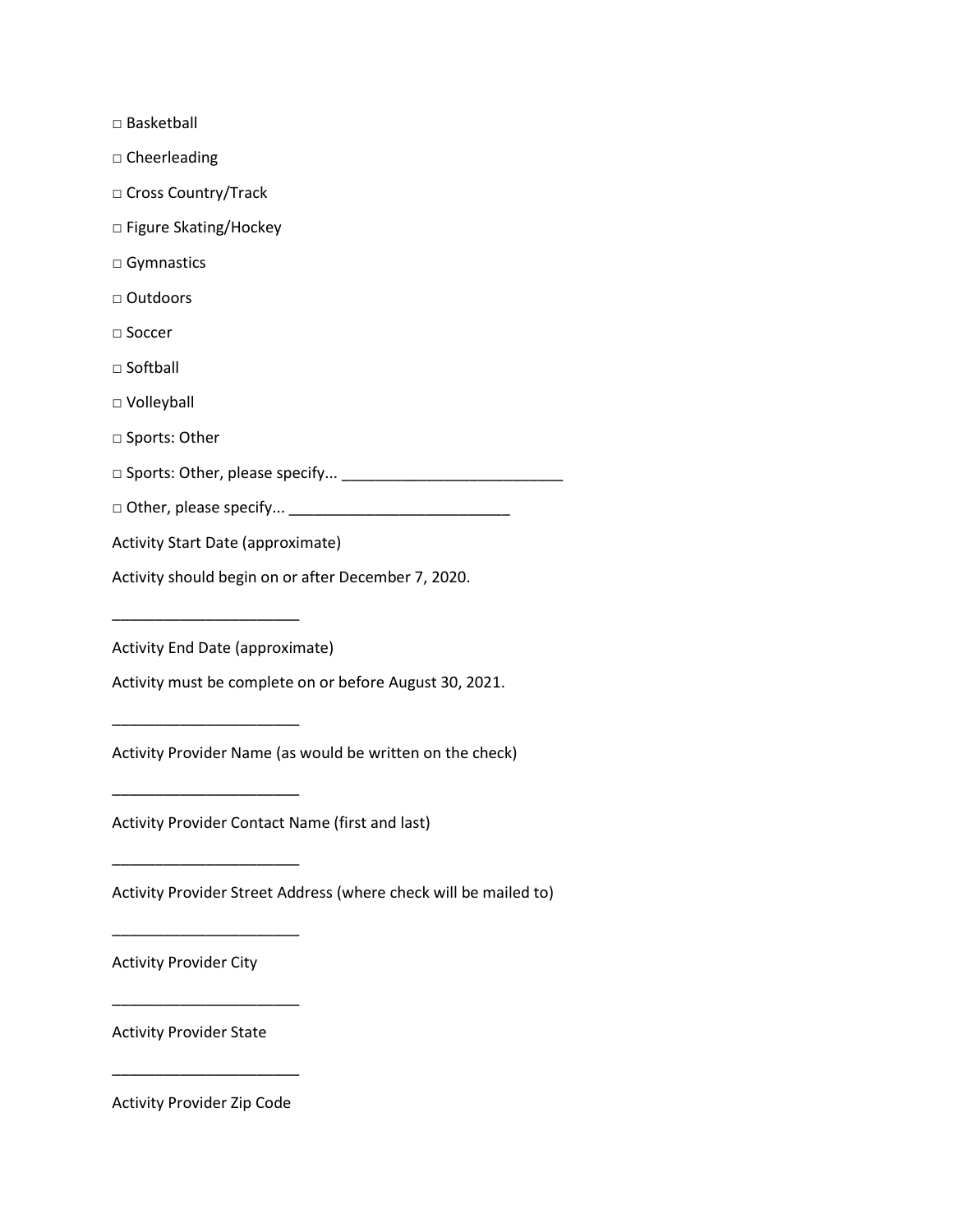Activity Provider Email Address

\_\_\_\_\_\_\_\_\_\_\_\_\_\_\_\_\_\_\_\_\_\_

\_\_\_\_\_\_\_\_\_\_\_\_\_\_\_\_\_\_\_\_\_\_

Activity Provider Phone Number

Activity Provider Website

\_\_\_\_\_\_\_\_\_\_\_\_\_\_\_\_\_\_\_\_\_\_

## Applicant Responses

This section must be completed fully by the applicant herself to be considered by the selection panel. Please answer the following questions clearly and thoroughly in your own words. The more detail you can share about your activity and dream, the more we will be able to understand what you hope to be able to achieve with this grant. If the applicant is not able to type, the mentor or parent/guardian may type the applicant's responses for her.

1. What activity will you participate in with this grant and why is it important to you?

2. How do you think this activity will help you accomplish and achieve your goals or dream(s)?

3. What do you hope to learn or discover about yourself through this activity?

4. Describe something about yourself that you are proud of and why that matters to you.

5. How is your mentor helping you with your application and how will they help you with your grant activity?

6. Please provide a short cost breakdown for this activity.

7. Are you raising additional money to make participation in this activity possible? If so, how?

8. Please provide any other information you think is important for us to know about you or your application.

#### Mentor Responses

Mentors, please answer the following questions on behalf of your mentee. In addition to reading the responses of your mentee, your answers below will help us understand how this grant will help your mentee have a chance to live her dream and reach her full potential. Reminder: Mentors cannot be an immediate family member (not the girl's parent, guardian, brother, sister, aunt, or uncle), the activity provider, or an employee of the activity provider.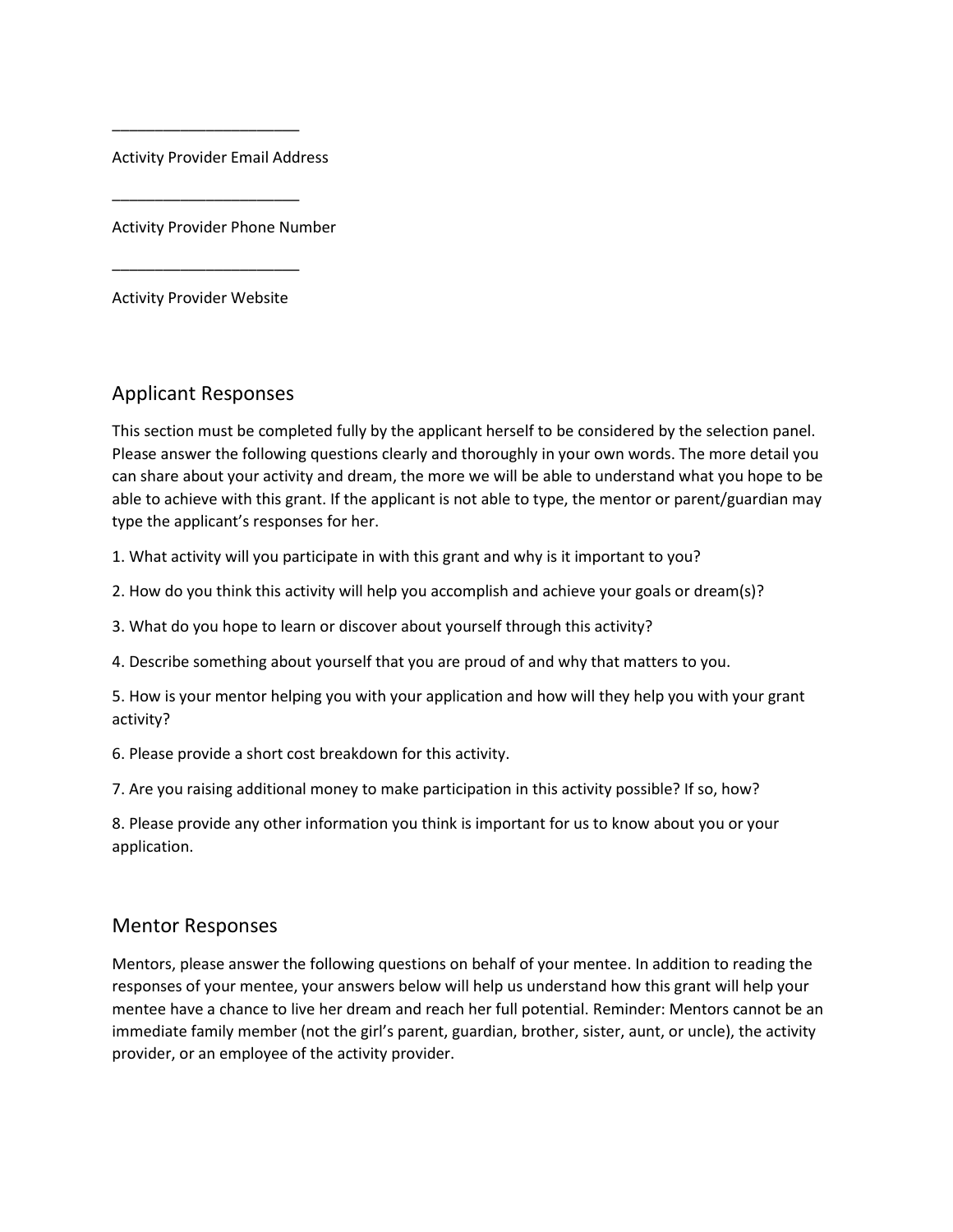1. What is your relationship to your mentee?

2. Why do you feel that this experience will be important to this girl?

3. What criteria do you use to assess the need of this girl? For example, is there a financial need, any personal challenges, or

other barriers to her ability to pursue her goals or dream(s)?

4. Why is this a good time for this girl to participate in this specific activity?

5. What do you hope your mentee will learn or accomplish from this experience?

6. How will you support your mentee throughout and after her activity?

7. Is there anything else you would like the share?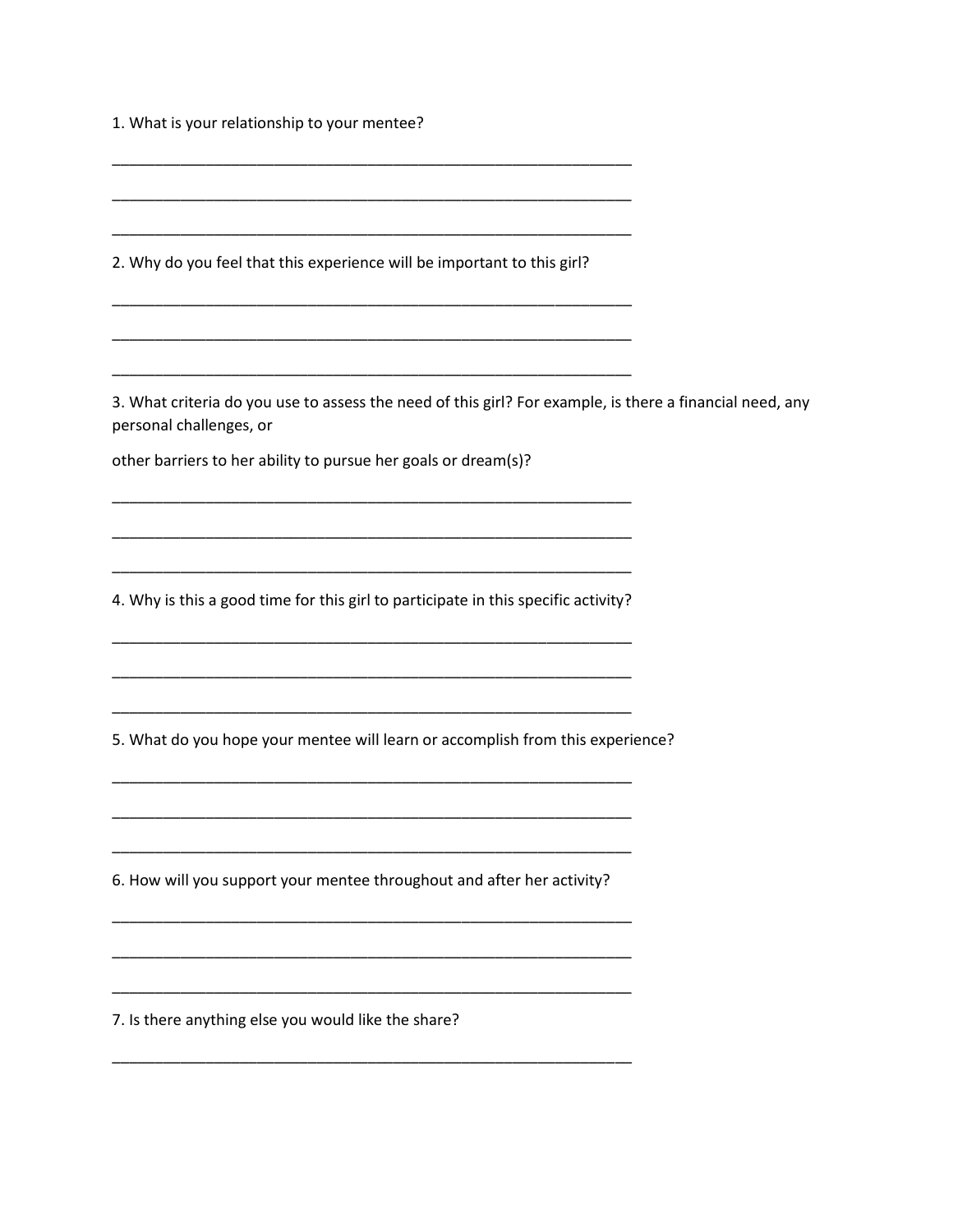# Applicant & Parent/Guardian Signature

Media Authorization and Consent:Grant recipients of the Ann Bancroft Foundation (ABF) grant programs can be featured in public relations and marketing materials, including but not limited to: press releases, annual reports, newsletters, websites, social media, brochures, letters, slide/PowerPoint presentations, video presentations and photo displays to show the accomplishments of our grant recipients, raise awareness of ABF grant programs, help fundraise for ABF, and show the long-term impact of the ABF grant programs. Information such as grantee interviews, quotes, photos, videos, written materials, and social media content may be used by ABF to further the mission of the Foundation and/or shared with the general public (school officials, media, newsletters, publications, web site), content developers (photographers, writers, designers who help ABF develop materials), distribution agents (printing companies and mailing services engaged by ABF), and potential donors to ABF. ABF also welcomes usergenerated content that can be shared and re-used by ABF to show the grant experience, first-hand. Content includes, but is not limited to: grantee/mentor/parent/guardian social media posts that tag or mention ABF, articles or blog posts written by grantee/mentor/parent/guardian, and videos or newspaper articles that feature an ABF grantee/mentor/parent/guardian. I understand that any information, photographs, videotapes or recordings sent with my grant materials remain the property of ABF. I discharge the Ann Bancroft Foundation from claims, causes of action, and liabilities arising from or in connection to the use of my materials.

Date

 $\frac{1}{2}$  (YYYY/MM/DD)

Date

 $\frac{1}{\sqrt{1-\frac{1}{\sqrt{1-\frac{1}{\sqrt{1-\frac{1}{\sqrt{1-\frac{1}{\sqrt{1-\frac{1}{\sqrt{1-\frac{1}{\sqrt{1-\frac{1}{\sqrt{1-\frac{1}{\sqrt{1-\frac{1}{\sqrt{1-\frac{1}{\sqrt{1-\frac{1}{\sqrt{1-\frac{1}{\sqrt{1-\frac{1}{\sqrt{1-\frac{1}{\sqrt{1-\frac{1}{\sqrt{1-\frac{1}{\sqrt{1-\frac{1}{\sqrt{1-\frac{1}{\sqrt{1-\frac{1}{\sqrt{1-\frac{1}{\sqrt{1-\frac{1}{\sqrt{1-\frac{1}{\sqrt{1-\frac{1}{\sqrt{1-\frac{1$ 

## Mentor Signature

Media Authorization and Consent: Grant recipients of the Ann Bancroft Foundation (ABF) grant programs can be featured in public relations and marketing materials, including but not limited to: press releases, annual reports, newsletters, websites, social media, brochures, letters, slide/PowerPoint presentations, video presentations and photo displays to show the accomplishments of our grant recipients, raise awareness of ABF grant programs, help fundraise for ABF, and show the long-term impact of the ABF grant programs. Information such as grantee interviews, quotes, photos, videos, written materials, and social media content may be used by ABF to further the mission of the Foundation and/or shared with the general public (school officials, media, newsletters, publications, web site), content developers (photographers, writers, designers who help ABF develop materials), distribution agents (printing companies and mailing services engaged by ABF), and potential donors to ABF. ABF also welcomes user-generated content that can be shared and re-used by ABF to show the grant experience, first-hand. Content includes, but is not limited to: grantee/mentor/parent/guardian social media posts that tag or mention ABF, articles or blog posts written by grantee/mentor/parent/guardian, and videos or newspaper articles that feature an ABF